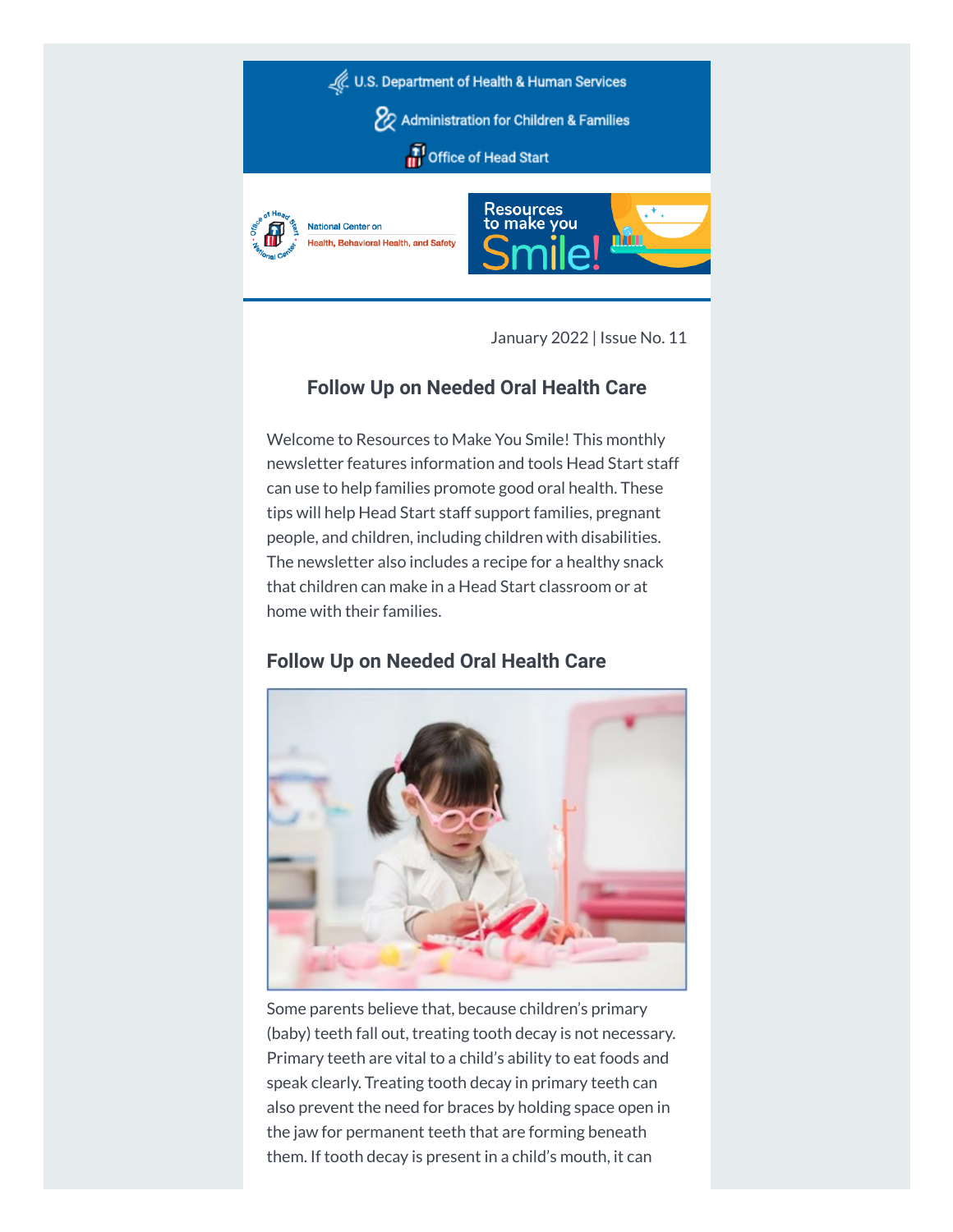spread from one tooth to another, including to permanent teeth, which come into the mouth when a child is between ages 5 and 7. Therefore, it is critical to help parents understand the importance of treating tooth decay in primary teeth.

Explore the **[Following](https://hendall.createsend1.com/t/j-l-zjikrul-l-i/) Up on Needed Oral Health Care** tip sheet to learn more about why treating tooth decay in primary teeth is important. Discover tips Head Start staff can use to encourage parents to get follow-up care for their child.

Read the **[Engaging](https://hendall.createsend1.com/t/j-l-zjikrul-l-d/) Parents in Their Child's Oral Health** tip sheet to help parents learn how primary teeth contribute to their children's health and development.

### **Resources for Parents**

Share these **[Healthy](https://hendall.createsend1.com/t/j-l-zjikrul-l-h/) Habits for Happy Smiles** handouts to encourage parents to learn more about the importance of primary teeth and why it's essential to take children to the dental clinic to receive treatment for tooth decay.

- **Getting Oral Health Treatment Is Important**
- **[Understanding](https://hendall.createsend1.com/t/j-l-zjikrul-l-u/) Why Baby Teeth Are Important**

### **Cook's Corner Recipe: Snowman Crackers**

#### **Ingredients**

- 1 carrot
- 1 red or orange bell pepper
- 1 to 2 celery sticks (ribs)
- 1 package low-fat cream cheese, softened
- 1 box round whole wheat or rice crackers
- 1 can black beans, drained and rinsed

### **Directions**

- 1. Cut the carrot into thin strips about ¼-inch long.
- 2. Cut the bell pepper into strips about ¼-inch long.
- 3. Cut the celery sticks into short thin strips.
- 4. Spread a thin layer of cream cheese onto three crackers.
- 5. Arrange three crackers on a plate to make a snowman.